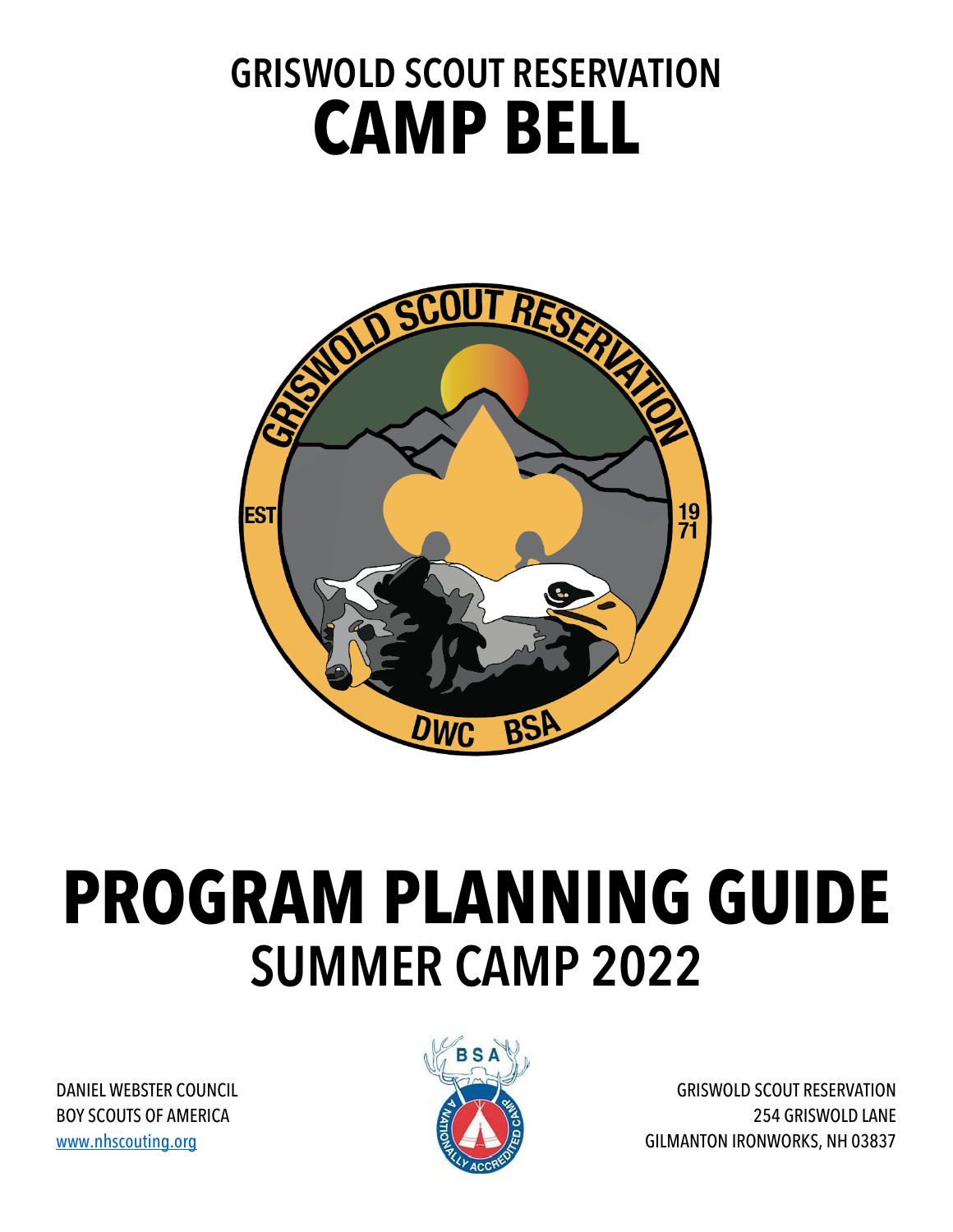## **TABLE OF CONTENTS**

| <b>CONTACT INFORMATION</b>         | 3  |
|------------------------------------|----|
| <b>PRE-CAMP MEETINGS/DATES</b>     | 3  |
| <b>CAMP BELL PROGRAM</b>           | 4  |
| PROGRAM PLANNING WORKSHEET         | 5  |
| <b>ARRIVAL TO CAMP BELL</b>        | 6  |
| <b>EVENING PROGRAM</b>             | 7  |
| <b>ALL-TERRAIN VEHICLES (ATVs)</b> | 8  |
| <b>BROWNSEA</b>                    | 9  |
| <b>CHALLENGE VALLEY</b>            | 10 |
| <b>CLIMBING</b>                    | 11 |
| <b>BELL FARM</b>                   | 11 |
| <b>FOXFIRE</b>                     | 12 |
| <b>LOGGING CAMP</b>                | 13 |
| <b>MOUNTAIN MAN</b>                | 14 |
| <b>WATERFRONT</b>                  | 15 |
| PERSONAL GEAR PACKING LIST         | 17 |
| <b>MAP OF CAMP BELL</b>            | 18 |
|                                    |    |



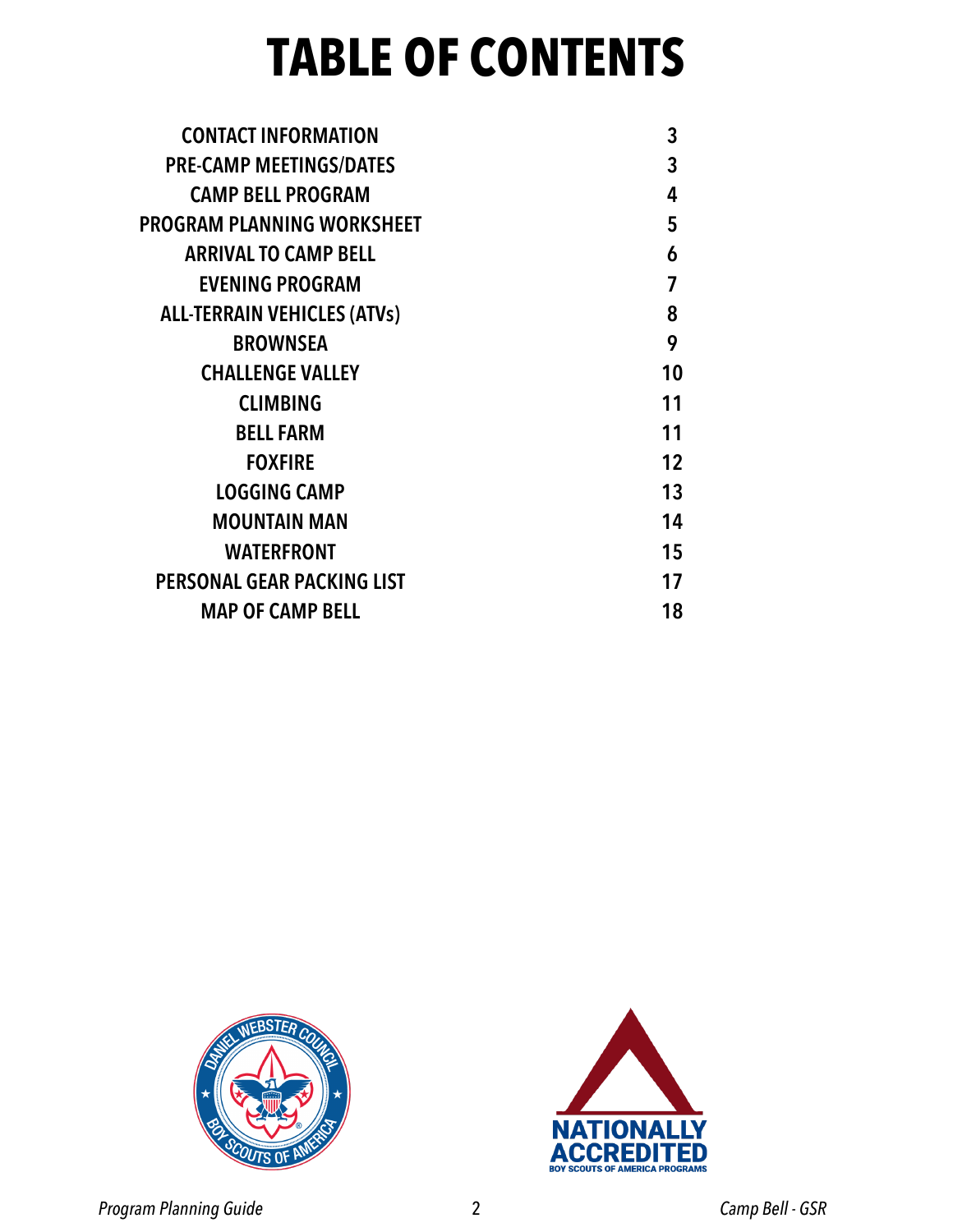## **CONTACT INFORMATION**

For questions regarding program in any capacity, please contact: Camp Bell Program program.bell@dwccamping.org

For questions regarding logistical or financial matters, please contact: Reservation Support Services (June 08 – August 18) 603-364-2900 hv.rss@dwccamping.org

## **PRE-CAMP MEETINGS & DATES**

| <b>WEEK</b> | <b>DATES</b>      | <b>PRE-CAMP MEETING</b> |
|-------------|-------------------|-------------------------|
| Week 2      | July 3 - July 9   | Monday, June 20         |
| Week 3      | July 10 - July 16 | Monday, June 27         |
| Week 4      | July 17 – July 23 | Monday, July 4          |
| Week 5      | July 24 - July 30 | Monday, July 11         |

SPLs and Scoutmasters should both attend the Pre-Camp Meeting. SPLs will handle program in one breakout, while Scoutmasters handle policies, procedures, and administrative matters in the other. These are simultaneous and cannot be attended by the same person.

#### **PRE-CAMP MEETINGS WILL BE HELD ON ZOOM. ACCESS LINKS WILL BE SENT OUT PRIOR TO THE MEETING.**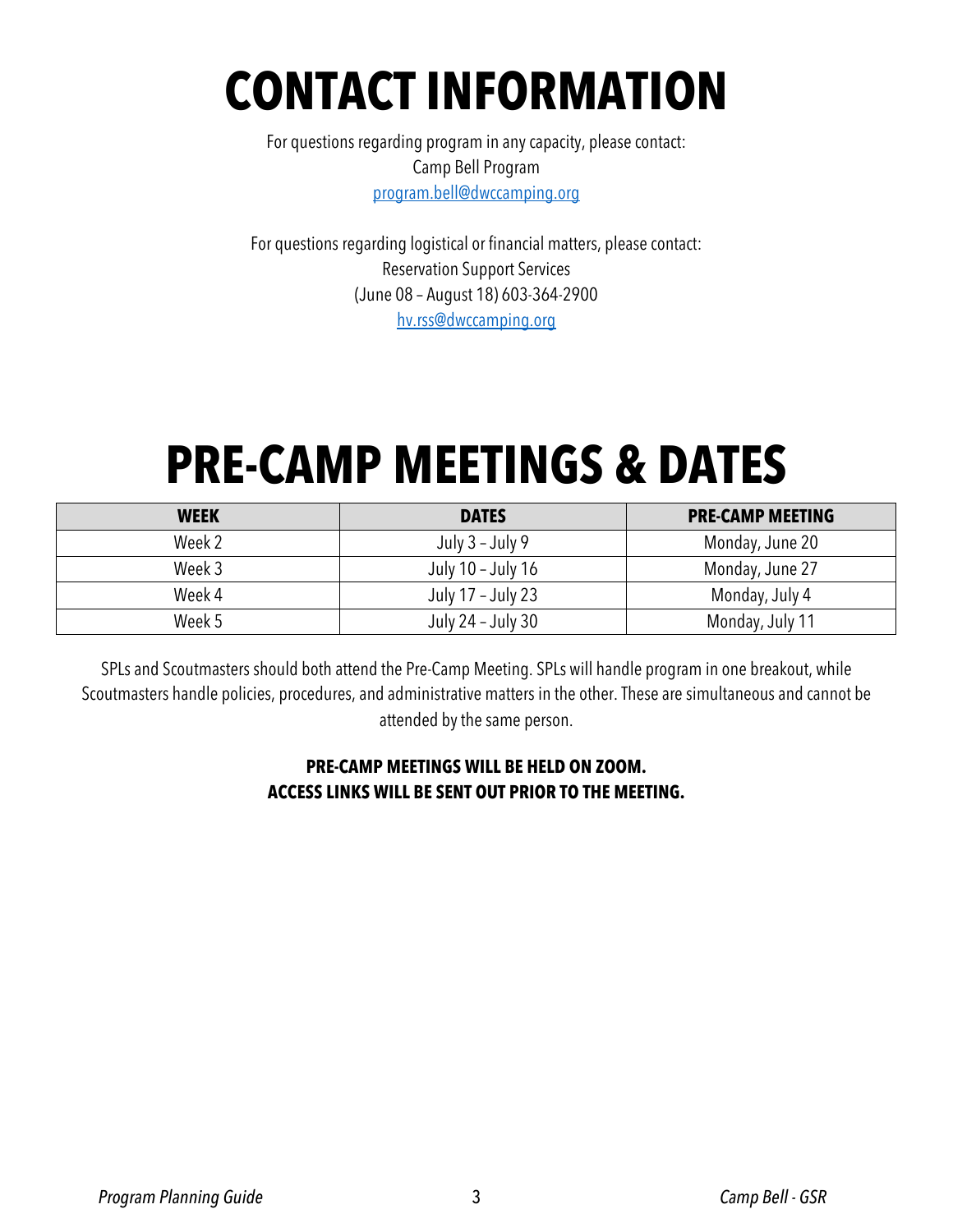## **CAMP BELL PROGRAM**

Camp Bell Program is a patrol day-long program that encompasses Lord Baden Powell's quote of: "The patrol method is not one method in which Scouting can be carried on. It's the only method!"

### **DAY LONG, PATROL/CREW PROGRAMS (9:00AM – 3:00PM)**

Our day-long patrol sized programs (6 to 8 members ideal) run from 9AM to 3:00 PM at the chosen activity area for the day. Your Camp Bell staff member will meet with you after morning flags to take your patrol/crew to your program for the day! Lunch will be at the program area. Camp Bell programs have the ability of adapting each experience to the age, ability, and desire of each patrol. If you have any ideas, contact the Program Director!

### **FREE TIME (3:00PM - 4:30PM)**

Free time is free time! Scouts have the option of enjoying a free swim at the waterfront, a visit to the trading post, or the opportunity to stop by the Bell Farm and help work in the stables! Always be sure to travel with a buddy and to inform your SPL and/or Scoutmaster where you will be going.

### **EVENING ACTIVITIES (7:00PM – 9:00PM)**

A variety of evening opportunities await you at Camp Bell! The staff will inform you at morning and evening flags of the upcoming possibilities. Evening programs do not require advanced signups (except for outposts)!

### **PROGRAM PLANNING WORKSHEET**

Programs will be selected using an online form. Patrols will make the request between mid-April and mid-May and a schedule will be dispersed sometime in early June. Here's a recommended way to prepare:

- Give Patrol Leader the Program Planning Guide.
- Have all Scouts look over the guide together and choose their program.
- Choose 8 program choices from 1-8 in order of most desired.
- Have the Patrol Leader or SPL work with the troop/crew camp leader coordinator to submit the choices through the online form.

● Once programs are received, review the schedule, and request any changes through the Program Director at/before the precamp meeting.

#### **REMINDER!**

Camp Bell is designed to fortify the Patrol Method. The ideal size of a patrol is 8 Scouts. Some programs can only maintain a certain number of scouts (I.e., limited number of horses, room on the speedboats, etc.) so it is recommended to keep it as close to 8 as possible.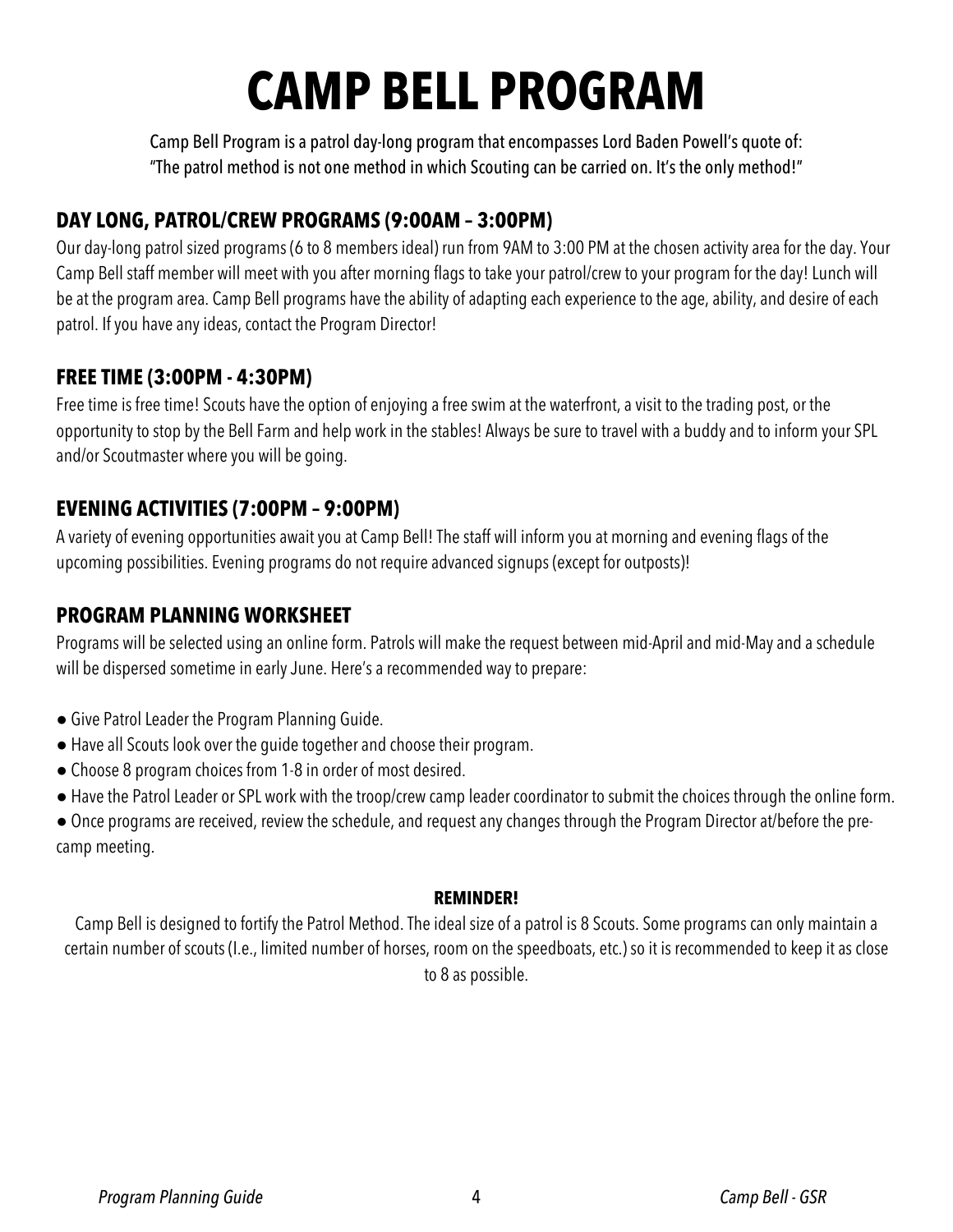## **PROGRAM PLANNING WORKSHEET**

#### **All-TERRAIN VEHICLES (ATVs) 14+ and 16+**

\_\_\_ ASI Training Course & Trail Ride - \$ \_\_\_ Extended Trail Ride # must be ASI certified \$ ATV Outpost -  $+$  (Tuesday or Thursday) \$

#### **BROWNSEA**

- \_\_\_ Curlews (New Scout Patrol starter) NS, + (Tuesday)
- \_\_\_ Encampment
- \_\_\_ First Aid in the Wild
- \_\_\_ Bell's Kitchen
- **\_\_\_\_** Land Navigation
- \_\_\_ Wilderness Engineering
- \_\_\_ Search and Rescue (13+)

#### **CHALLENGE VALLEY**

- \_\_\_ Extreme Obstacle Course NS
- \_\_\_ Peak Bagging
- \_\_\_ Ultimate Patrol Challenge

#### **CLIMBING**

- \_\_\_ Monkey Around NS
- \_\_\_ Climbing Academy
- \_\_\_ Advanced Climbing

#### **LOGGING CAMP**

- \_\_\_ Backwoods Woodcraft
- **\_\_\_\_** Extreme Lumberjack
- \_\_\_ Paper Mill
- \_\_\_ Colonial Woodcraft Hatchet
- \_\_\_ GSR Trail Ranger

#### **MOUNTAIN MAN**

- \_\_\_ Lewis & Clark Expedition + (Monday or Thursday)
- \_\_\_ Mountain Man VS Wild + (Monday or Wednesday)
- \_\_\_ Mountain Man (w/ Mush or Bag Lunch) NS
- \_\_\_ Leave No Trace
- \_\_\_ Musket, Hawks, and Pigeons (Shotgun MB Option) \$

#### **WATERFRONT**

- $\sqrt{\frac{1}{1-\epsilon^2}}$  Castaway + (Tuesday or Thursday)
- \_\_\_ Kayaking & Snorkeling
- **\_\_\_ Sailing Adventure**
- \_\_\_ Swimming & Swim Instruction NS
- \_\_\_ Waterskiing & Tubing \$
- \_\_\_ Lifesaving

#### **UNIT-LED OPPORTUNITIES**

- \_\_\_ Day Hike To Overnight Outpost
- \_\_\_ Overnight Outpost To Conversation Project
- \_\_\_ Peak Bagging- Choose Your Program Theme!
- \_\_\_ Multi-Day Outpost (Talk to Program Director!)

#### **FOXFIRE**

- \_\_\_ Blacksmithing & Knife Making
- \_\_\_ Advanced Blacksmithing

#### **FARM**

- \_\_\_ Animal Science
- \_\_\_ Horsemanship I \$
- \_\_\_ Horsemanship II \$
- \_\_\_ Extended Trail Ride \$

#### **KEY**

 $+$  = Activity with an outpost included and eligible night program is offered.

 $$ =$  Additional fee(s) associated.

NS = While the programs are open and adaptable to any age, new Scout patrols should focus their first experience at Camp Bell on programs marked with "NS".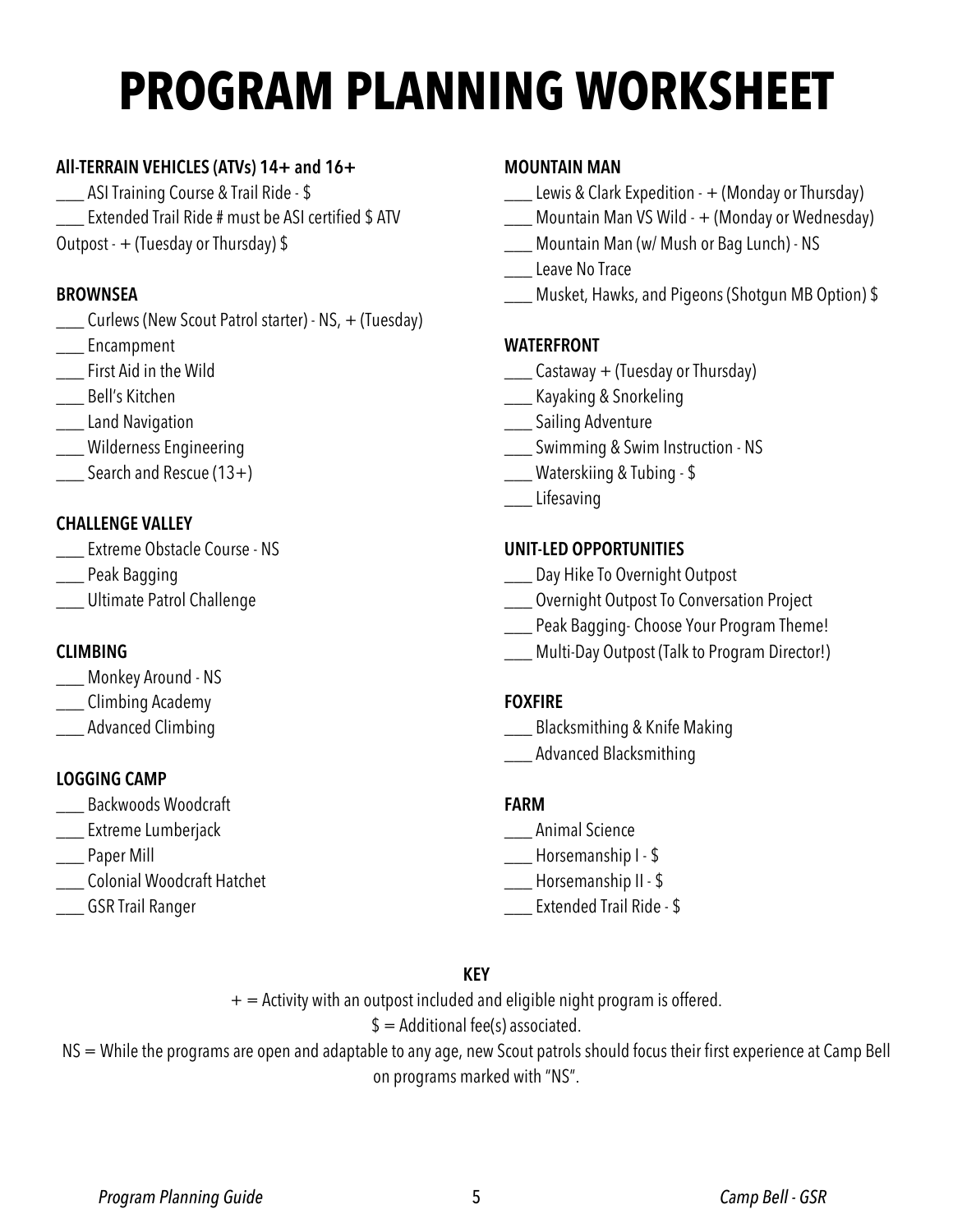## **ARRIVAL TO CAMP BELL**

#### **SUNDAY**

#### **1:00PM Unit Arrival (Staggered Check-in)**

All luggage should be placed in front of your unit's campsite sign in front of the Main Lodge for Commissioners to deliver to your campsite! (Note Smaller and fragile items such as backpacks, instruments, fishing gear and other loose items must be carried up to the campsite)

*Note: New from 2021–Unit arrival is being done through staggered arrival. Troop arrival time will be given prior to camp at the Pre-Camp Meeting*

#### **1:00PM-4:00PM Unit Camp Orientation**

- Leader Check-in with Reservation Support Services
- Verify roster, head count, issue wristbands, final account settlement, etc.
- Medical Recheck
- Settle Into Campsites
- Demonstration of Campsite Cooking Procedures, Latrine Cleaning Procedures

#### **4:30PM Food Pick-Up (Upper Parade Field Safety Pavilion)**

Dinner Prep & Cooking

#### **6:30PM-7:00PM All Faiths Service (Upper Parade Field)**

#### **7:00PM Opening Flag Ceremony (Lower Parade Field)**

#### **8:00PM Opening Campfire (Council Ring)**

*Be prepared for the above events by carrying your Scout essentials in a daypack separate from your luggage. Don't forget raingear and a water bottle!*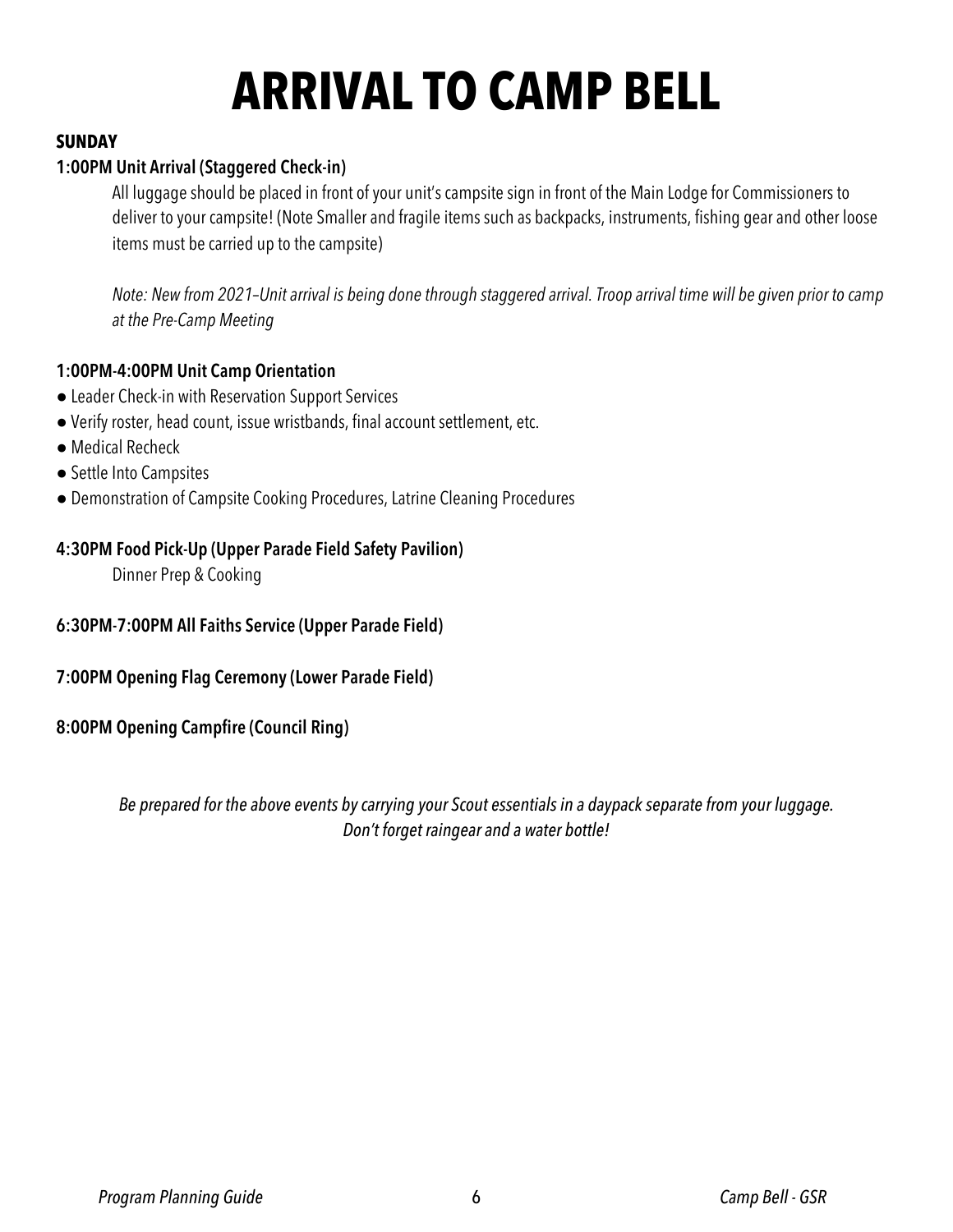## **EVENING PROGRAM**

These programs don't require advanced sign-up, just show up! All programs are subject to change and more programs may be added prior to camp.

### **MONDAY**

**Water Carnival** (Bell Waterfront)

Come down to Manning Lake for a chance to Swim, play some water polo and water basketball! If you have not yet completed your swim check, no problem! We can administer on the spot!

**Night Monkey** (Climbing Barn)

Join in some climbing games, traverse the indoor bouldering walls, or simply climb as much as you can!

### **TUESDAY**

### **A Spooky Walk Through History**

Gather for an interactive nighttime walk filled with storytelling, fellowship, and fun with a spooky story walk! **Order of the Arrow Ice Cream Social (Depart from Admin)** 

Arrowmen of any Lodge who participate in Cheerful Service are invited to an evening of fellowship.

### **WEDNESDAY**

#### **Night Monkey** (Climbing Barn)

Join in some climbing games, traverse the indoor bouldering walls, or simply climbs as much as you can!

#### **Older Scout Night**

Scouts and Venturers aged 14+ enjoy some fun, food and fellowship while learning about opportunities for their age bracket within New Hampshire and the World

### **THURSDAY**

#### **Cast Iron Chef Competition** (Upper Parade Field/Safety Pavilion)

Demonstrate your Patrol's prowess in the campsite kitchen by preparing a full meal utilizing any form of cast-iron implements. Bring your final products for tasting and judging to see who will win the coveted 'Golden Spatula'! Talk with Commissioner if you wish to be involved in the potluck aspect of this!

### **Open Smithy (Foxfire)**

Didn't quite perfect that knife at Introduction to Blacksmithing? Come finish or start a new project! Foxfire opens for an evening of fun and hot metal. Make sure to bring long pants and long sleeves!

### **FRIDAY**

### **Travois Race** (Upper Parade Field)

Carry a member of your Patrol upon the Travois you lash! Race to multiple stations to complete your Scouting skills and experience to the max!

### **Closing Campfire** (Council Ring)

Bring your best patrol skit or song to the campfire that'll wrap up the week!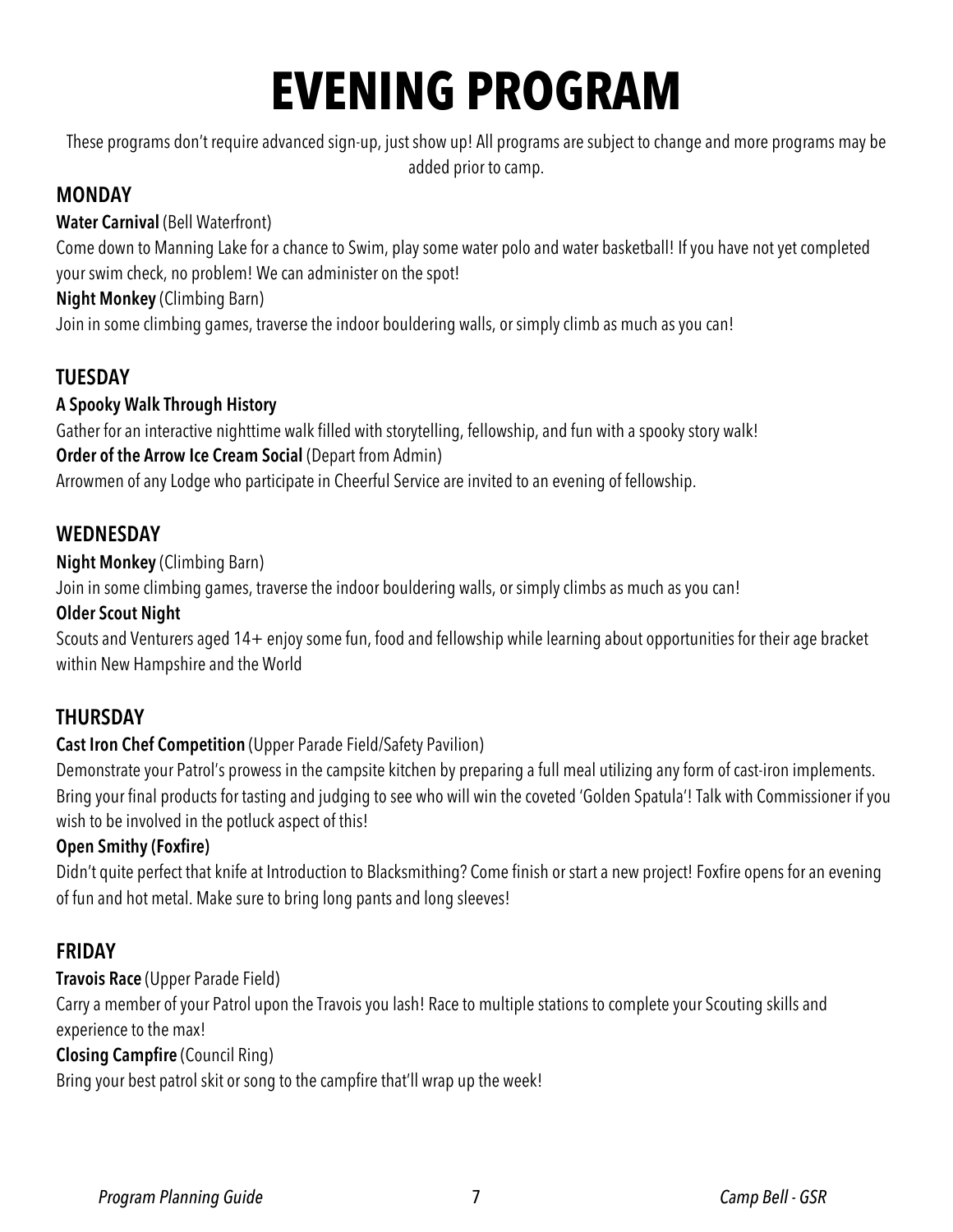## **ALL-TERRAIN VEHICLES (ATV)**

Over the river and through the roads on ATVs you will go! There's no better way to enjoy the many acres of Griswold Scout Reservation than on an All-Terrain Vehicle. Daniel Webster Council is one of only a select group of Councils across the USA to run an ATV Program. This older scout program is a blast for the participants, and we can't wait to see you enjoy it soon! There are no exceptions to the following conditions...

#### **RIDERS MUST:**

Must be at least age 14+ Submit a permission slip / waiver form – signed by a parent. Complete online ASI training prior to camp (link will be provided). Pay an additional fee. Wear long pants, long-sleeve shirt, and ankle-covering closed-toe footwear.

#### **ASI TRAINING & TRAIL RIDE**

All-Terrain Vehicle Safety Institute® (ASI) is a not-for-profit division of the Specialty Vehicle Institute of America® (SVIA). SVIA was formed in 1988 to implement an expanded national program of ATV safety education and awareness. ASI's primary goal is to promote the safe and responsible use of ATV's, thereby reducing accidents and injuries that may result from improper ATV operation by the rider.

This program features an ASI rider safety course (complete with certification) which will teach the rider all parts of the ATV, how to care and maintain an ATV and all rules of the road and operational techniques. Riders will be challenged to perform proper riding and control techniques on Camp Bell's one-acre 'terrain neutral' course to complete the certification.

Once the ASI rider course is complete, the day culminates with a trail ride – based on time remaining and the overall ability of the group through the many trails, roadways, and beautiful sections of the Griswold Scout Reservation.

### **ATV EXTENDED TRAIL RIDE**

Only riders who are already ASI-certified are eligible for participation in this program.

Riders will begin their day preparing their machines and reviewing the parts, basic care and rules of the road. After properly reviewed, a visit to Camp Bell's one-acre 'terrain-neutral' course will retest the rider's aptitude and familiarize him/her with the machine.

Once satisfactorily prepared, the remainder of the day will feature trail riding throughout the expansive and beautiful roads, trails and byways of Griswold Scout Reservation

### **ATV OUTPOST (Tues. or Thurs., only)**

For those riders who are ASI-certified, you might consider leaving on an ATV to a remote spot in the back country. After dinner, you will meet at the ATV Barn and depart for some riding until you come to the location you wish to stay overnight in the GSR back-country! Wake up early and return in time for breakfast and program.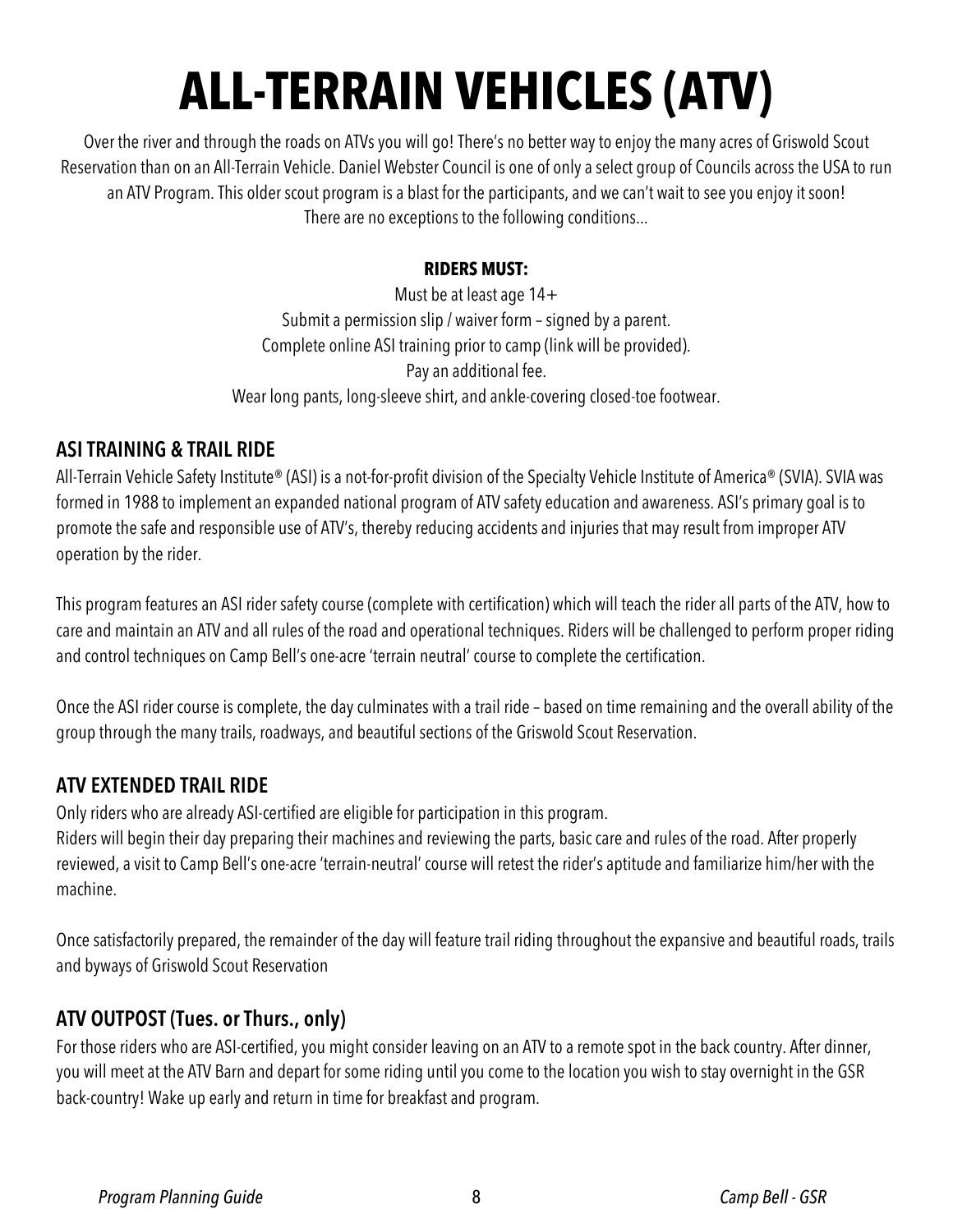## **BROWNSEA**

Modeled after that first Scout Camp in 1907 led by Scouting's Founder, Lord Robert Baden-Powell, Brownsea provides the very 'core' skills each Scout, Patrol and Crew should know to be considered "Prepared. For Life." Located in the heart of Camp Bell, Brownsea challenges Patrols and Crews to 'do their best' at tackling simple to strenuous medical emergencies, basic knots to complex lashings, and basic woods tools and fire lays. New Scout Patrols – called "Curlews" – begin their week's journey at Brownsea, as well. Learn the basics of outdoor shelter and safety and what to do when either of these go wrong!

### **BELL'S KITCHEN**

Turn up the heat with this fun, interactive program based around strengthening your culinary skills. Scouts will learn key elements of cooking safety and food processing while making some tasty treats along the way. This program can be done to work on key elements of the Cooking Merit Badge or just for fun! Our reservation-renowned chefs will certainly get you ready and up to speed to do succeed within Bell's kitchen.

#### **CURLEWS – NEW SCOUT PATROLS**

The two-day Curlews program will help New Scouts become acclimated and excited for the adventure that is Scouting! The Patrol will spend Monday and Tuesday of their week at Camp Bell learning the fundamentals of Scouting – the Scout Ideals, basic campsite selection and setup skills, and the essentials of working together as a Patrol. Patrols will head out for an outpost on Tuesday where they will utilize the skills they learned to make camp, plan and cook meals, and sleep overnight. Many Tenderfoot through First Class requirements, Totin' Chip and Firem'n Chit certifications, and lifelong memories will result!

#### **ENCAMPMENT**

One of the core learning opportunities of the first Brownsea Island camp experience was creating the protocols by which Scouts would choose and setup their campsites. Camp Bell's unique terrain offers numerous styles for camping: in the field, the woods, the ledge, the cave or the summit. Explore camping basics for fun or seek to achieve much of the Camping Merit Badge through your efforts here!

### **FIRST AID IN THE WILD**

When something goes wrong in the wilderness, a Scout should be ready to take action. In this program, you will practice various levels of first aid to challenge Scouts of all ages as well as techniques specific to wilderness environments. Patrols may work on basic skills or First Aid Merit Badge, as they wish.

### **LAND NAVIGATION**

In order to survive the land, you'll need to be able to find your way around the land! Patrols can work on basic direction and map & compass skills, or l expand to the Orienteering Merit Badge and a day of Orienteering Competitions! Venture Crews can work on their Land Navigation elective. Orienteering is a longtime sport and although it's popularity isn't as big as baseball, football, or soccer it still remains a fun key scouting fundamental.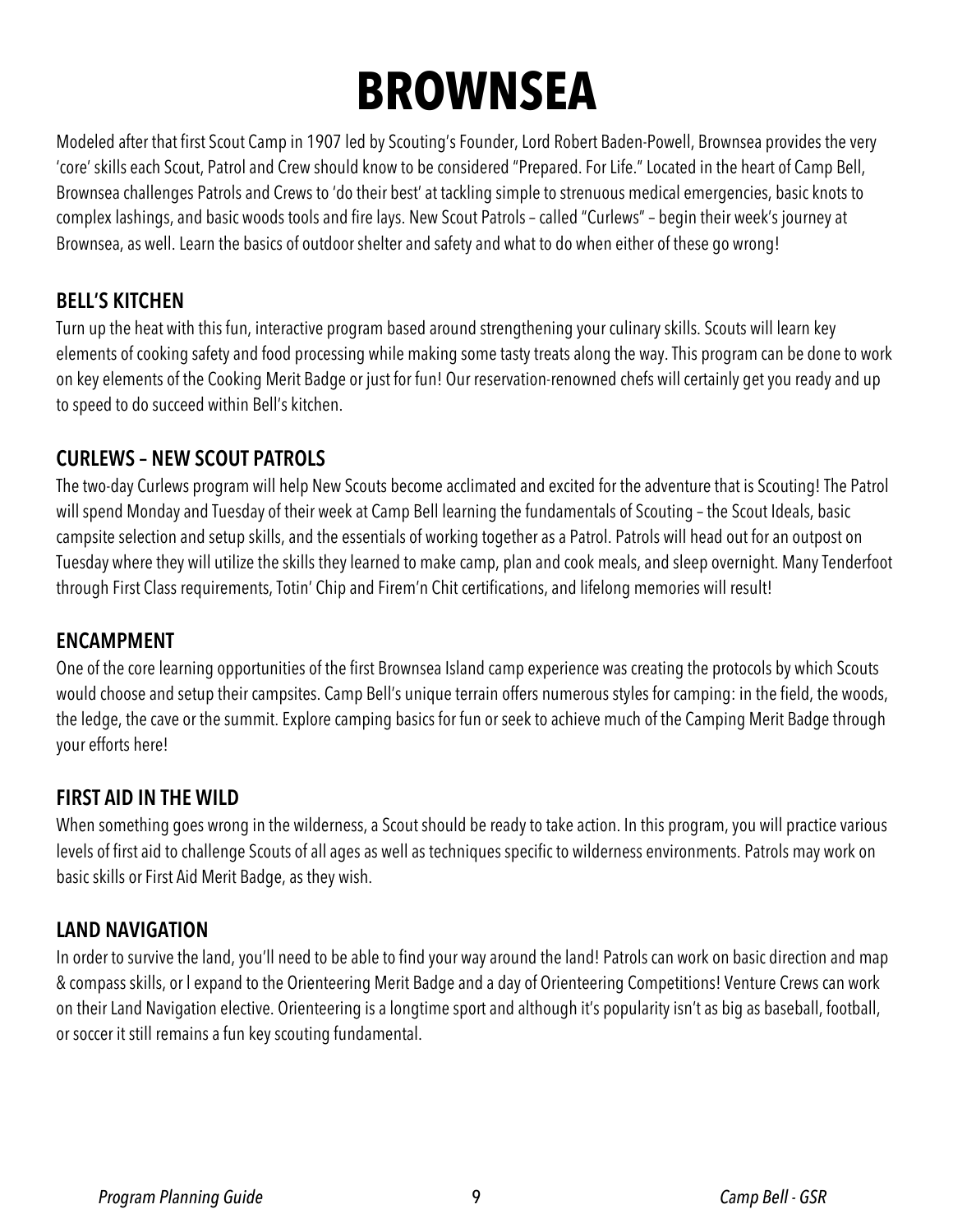## **BROWNSEA**

### **SEARCH AND RESCUE**

It takes a steady and strong mind to remain poised when disaster strikes. Not only must a Scout understand how to treat injuries correctly, but they must be able to get those who are in need to safety. Sometimes, the distance and terrain can add challenges which can seem insurmountable. But, after practicing these preparatory skills, you will be well on your way to handling just about any problem you will face. Though much is included in this program, most activities will center around the Search and Rescue Merit Badge. Motivated Scouts could also include Emergency Preparedness into their schedule. (First Aid Merit Badge needs to have already been earned). Prior First Aid knowledge is highly recommended.

#### **WILDERNESS ENGINEERING**

This is pioneering like you have never seen it before! The Brownsea Staff teaches you simple gadgets or increases to the next level of advanced pioneering skills. Either way, you get to pick the size of the project which meets your level of ability and desire! Work together as a Patrol to build a tower, a catapult, a bridge, a Ferris wheel, or anything you can imagine. Scouts have the whole day to create the most impressive structure they can. Spend the day with projects or construct your experience around the opportunity to earn Pioneering Merit Badge; the choice is yours! Venture Crews have the added option of the Wilderness Engineering elective, if they choose.

## **CHALLENGE VALLEY**

Mud, sweat, and cheers! This phrase is what Challenge Valley is all about! You will build great Patrol team communication and develop key strategic skills through these programs! You will need extra clothes and sneakers you will not mind getting covered in lots and lots and lots and lots of mud.

### **ULTIMATE PATROL CHALLENGE**

Put your Patrol's teamwork to the test as you exercise your collaborative skills, resourcefulness, endurance and imagination with this intense, day-long challenge. Whether your Patrol is just forming or has been together for years, this program will help bring your patrol together through a variety of key scout skills. Move from one challenge to another when your Patrol confronts a ticking clock to complete mental and physical games, puzzles, and challenges all over Camp Bell. Do you have what it takes to overcome the Ultimate Patrol Challenge? There's only one way to find out.

### **EXTREME OBSTACLE COURSE**

Scouts will stretch their abilities and their perceived boundaries as they struggle through this grueling course. Start the day with team building activities before taking on the course. Patrols will climb, run, crawl, sprint and swing through the muck. You will need to work together as a Patrol to be successful during this intense experience. Bring some old clothes to participate in these events and lace those shoes up very tight or the mud might claim them! Scouts will be timed throughout the course as strive to find out who has the fastest patrol for your week of camp...and the entire summer as a whole!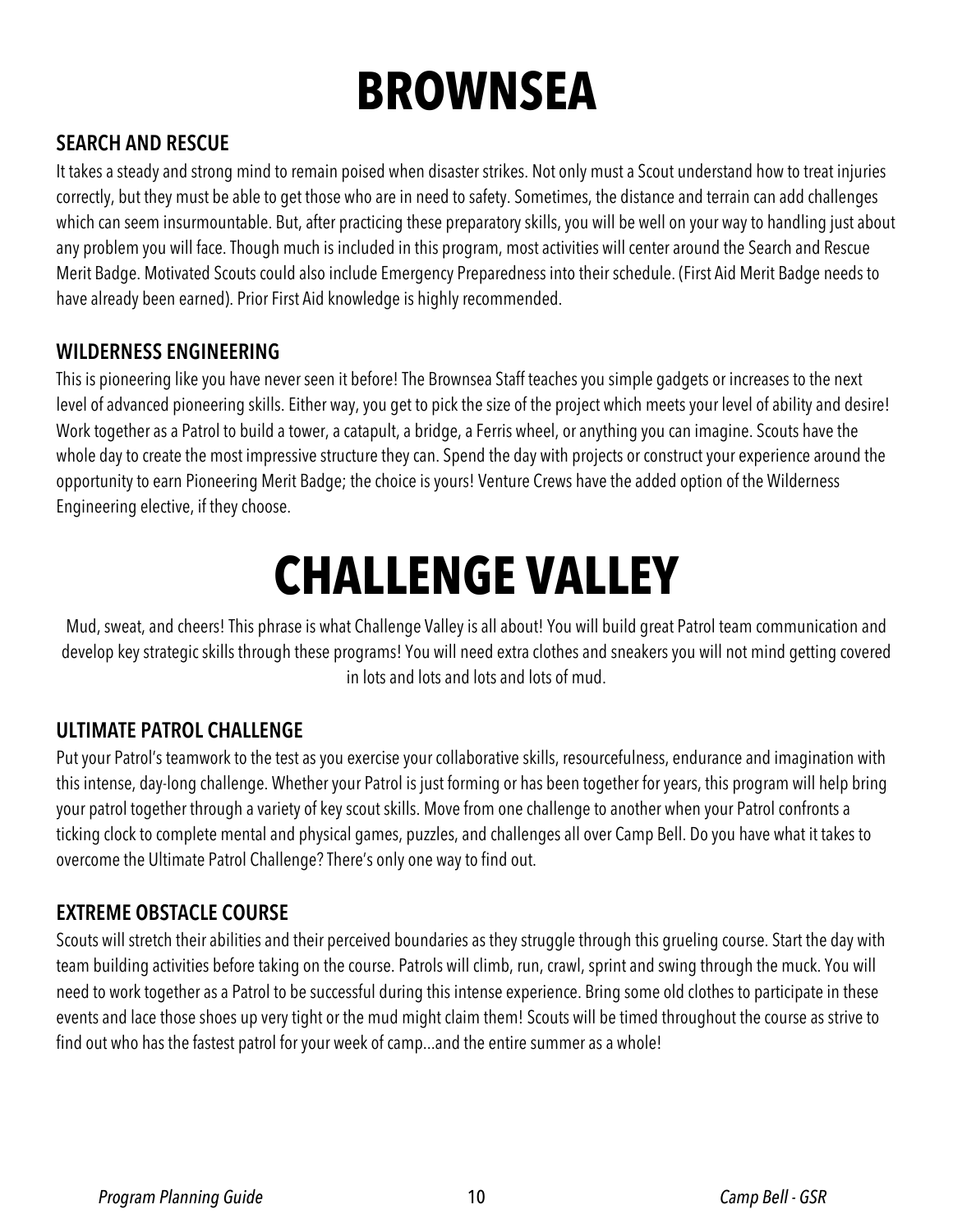## **CLIMBING**

To set a goal and overcome obstacles experienced on the way to achieving that goal is one of the most amazing things – and it happens all the time in Scouting! In happens every minute of every day in Camp Bell's extreme Climbing program! Whether you consider yourself a 'rock monkey' or as someone who has never even considered confronting a destination higher than six feet in the air, the indoor climbing barn offers challenges of all levels for climbers of all experiences.

#### **GO BANANAS**

If you love testing your balance or anything that involves heights, this could be just the set of activities for you! Once you master the wall, try it blindfolded or with use of only one arm or leg! The object is never to do anything but crawl and climb in as many directions and heights as possible... some imagined and some creative and new! For those who need more practice, extra time can be allotted in our bouldering room until ready!

#### **CLIMBING ACADEMY**

Scale the walls in our indoor climbing gym! Try your skills on the ultimate bouldering challenge! Do it and you, too, will have your name in the record book. Learn the fine skills of trusting as you belay a buddy. Learn how to climb with little effort, rappel with complete comfort and ascend to new heights never before experienced! Your entire Patrol will become closer than ever when you literally hold each other's lives in the palms of your hands. The comfort zone of each member will be stretched to new boundaries by the end of this day! Climbing Merit Badge is the primary thrust of this program, but, other elements will be included along the way...as well as plenty of time to climb until you ache all over!!!

### **ADVANCED ROCK CLIMBING**

Focus on the technique of rock climbing while inside the climbing barn. Use your vision to create new routes and maybe even rearrange some rocks on the wall! Open to all but preferred for climbers with some degree of patience and experience.

## **BELL FARM**

The Bell Farm is a place to learn about kindness to all living things around us as well as healthy ways to live! Visit, feed and care for our many different animals. While you are there, learn about our country's past! Cowboys and Wranglers of the Wild West were some of the original American heroes. Come to the stables of Camp Bell to become acquainted with some of the skills which made these folks so entertaining and great! A mastery of horsemanship and cattle-driving skills which are unthinkable today were essential skills for life in the western territories back in the 1800s. This experience will challenge Patrols and Crews and excite the imagination with the lore of the Wild West. Chances are, you will make some new four- legged friends along the way

too!

#### **ANIMAL SCIENCE**

This program is often centered around completing the Animal Science Merit Badge but can be customized simply to spend time with the animals! Scouts will learn about the types of basic livestock and key characteristics of the animals as they spend the day with some of Bell's four legged friends.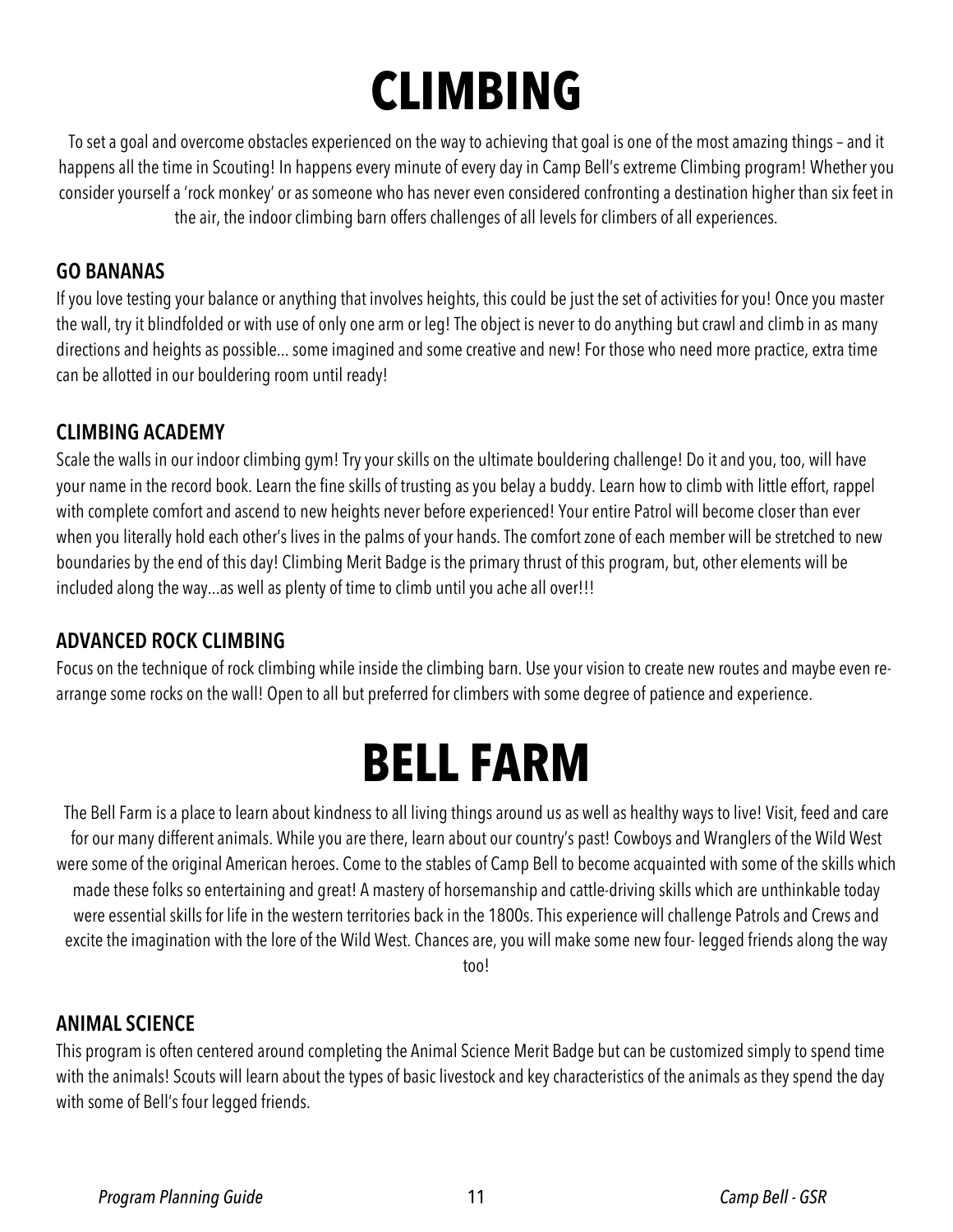### **HORSEMANSHIP I**

This program is designed to earn the Horsemanship Merit Badge. Scouts will learn how to safely ride and care for horses while gaining an understanding of the behaviors and instincts of horses and learning some effective – yet humane – methods of training them! There is an additional \$25/person charge for this program.

#### **HORSEMANSHIP II**

This program is specifically designed for those who wish to complete partials in Horsemanship Merit Badge. This program has a pre-req of Horsemanship I and requires riding competency and balance which ensures the safety of the rider. The GSR Staff will monitor participants carefully to make certain higher skills are attempted only with direct supervision. There is an additional charge for this program.

#### **EXTENDED TRAIL RIDE**

This program is designed to allow knowledgeable Scouts the ability to tack and groom their own horse - and enjoy a delicious trail lunch – on an extended trail ride! This program does have a pre-req of Horsemanship I or completion of the Merit Badge. There is an additional charge for this program.

## **FOXFIRE**

Be transported back to the past as you embark on your journey into the fun of Blacksmithing! Scouts will be able to work on projects using HOT METAL while they learn the history and fundamentals of this iconic craft. The program is returning to its spot across from Mountain Man this year, and a couple more forges is coming with it. Better bring your water bottles and creativity because it'll be a long but rewarding day!

### **INTRODUCTION TO BLACKSMITHING**

This is where the Smithy begins! Your Patrol/Crew will begin with the general information about Foxfire and the safety precautions to be followed throughout the day. The purpose of this is to familiarize the scouts with the area physically and historically while also explaining the safety procedures of the forge.

Your Patrol/Crew will learn all of the basic skills used by blacksmiths such as: tapering a point, drawing out a length of metal, bending over the horn of the anvil twisting a piece of metal using a vice, and making an L-bend using the lip of the anvil.

### **ADVANCED BLACKSMITHING**

This is where the Smithy continues to hone those metal working skills! Those that lead Blacksmithing should have a decent familiarity of the processes that go into creating a variety of potential metalworking projects. Your Patrol/Crew will learn more Advanced Blacksmithing, while working on projects you can take home to your friends and family!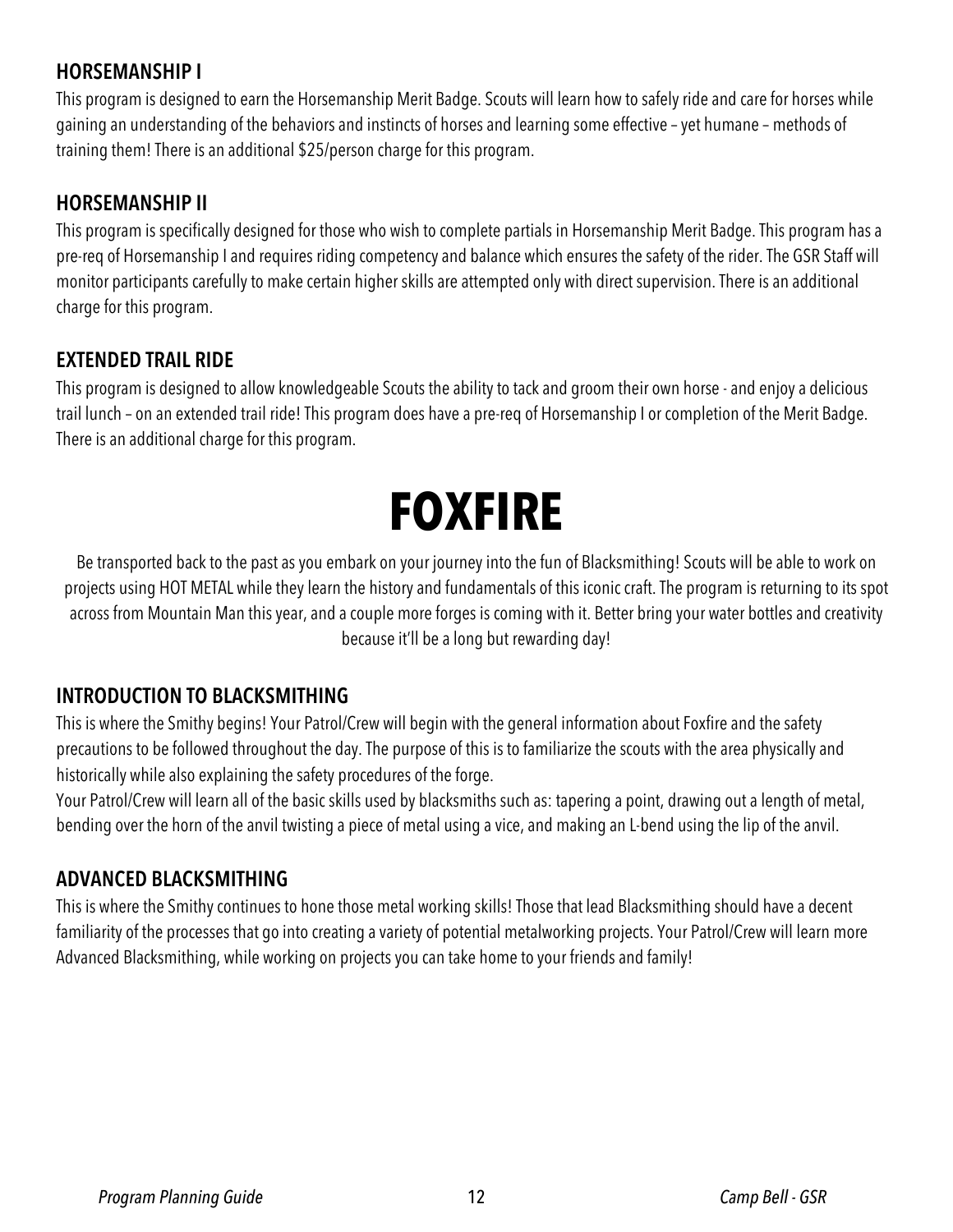## **LOGGING CAMP**

At Logging Camp, you will play some games and live the life of the Lumberjacks! You will experience how hard work, adventure, and self-sufficient ways were what fueled the turn of the last century. It takes a special group to travel so far off the beaten path for a job very few would readily accept! Our Venturers can certainly find a way to explore their inner Lumberjack or Lumberjill with outdoor living history here!

### **BACKWOODS WOODCRAFT**

Experience the challenge of yesteryear! After receiving the camp training course on woods tools—your patrol will select a series of projects to complete. These projects will vary based on the skill and age of the Patrol. Some include:

- Make a mallet
- Build a rustic bench
- Create a dove-tail notch
- Carve a knife, fork, and spoon from a branch
- Create a three-legged stool
- Craft a rocking chair

Totin' Chip is quite necessary for work in these parts. But we can teach it to you if you have forgotten or are starting out new. Woodcarving is a Merit Badge the most daring can work on as an added factor.

### **COLONIAL WOODCRAFT**

Step back in time to the revolutionary days and create some amazing wooden masterpieces. Learn the techniques of early American woodworking as you design and build elements for the Logging Camp area. Projects may include, but are not limited to: seats, cabinets, containers, tables, and more! This program is recommended for older scouts. Projects can be brought home or left at the logging camp area for future summers to come!

### **EXTREME LUMBERJACK**

Prove your strength as one of the roughest and toughest of characters to wield an ax or a two-person saw! Refresh your skills with woods tools while earning the Totin' Chip Award and possibly even the Paul Bunyan Woodsman Award for extremely motivated Patrols. You will certainly get into the Lumberjack spirit with some logger sports which include the springboard, speed crosscut and lighting a match with an ax!

### **HATCHET**

Relive the stories of Brian Robeson and learn to survive in the wild with only your hatchet! Learn survival techniques, fire-starting and more! This day will test your patience and your skills, alike!

### **GSR TRAIL RANGER**

Learn how trails in the great outdoors are created, maintained and perform some assistance to a section of the GSR back-country with your new-found knowledge! Scouts also have the option to work on Soil and Water Conservation Merit Badge.

### **PAPER MILL**

Once a tree has been cut down, there are many ways to put it to good use... including, turning its materials into a sheet of paper! Spend the day working on Pulp and Paper Merit Badge and experience the process of papermaking first-hand! Make your own sheet of paper in the process!

*Program Planning Guide* 13 *Camp Bell - GSR*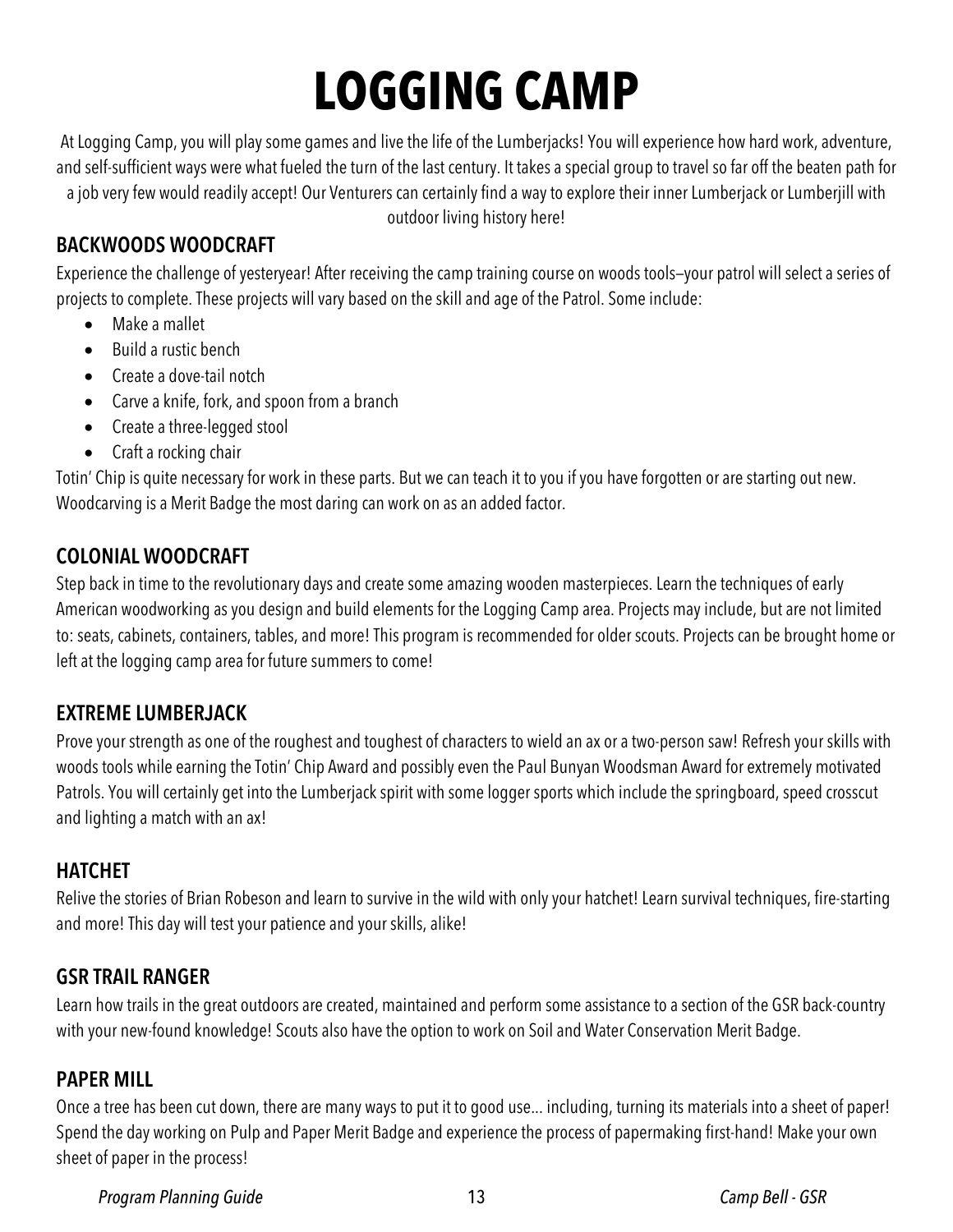## **MOUNTAIN MAN**

The Mountain Man was a trapper and fur trader who roamed the western United States until the mid-1800s. He was gathering beaver pelts for fashionable hats! He led a lonely life and met extreme conditions. Many took Indian brides to help with the many day-to-day necessities and lived a life between the cultures of the Natives and the white men. They wore buckskin clothes and were armed with black powder weapons, knives, and beaver traps. By 1855, the fashion trend had changed to silk for hats and the Mountain Man's role changed. They were often guides for wagon trains, military scouts, or buffalo hunters. These Mountain Men opened the West to non-native people and gave them knowledge of its value. Venturers who dare can explore Outdoor Living History with the Mountain Man... if he's in a good mood!

### **LEWIS AND CLARK EXPEDITION**

President Thomas Jefferson, in eager anticipation of doubling our fledgling nation's geographic size, is searching for the right members of the Corps of Discovery. Do you have what it takes to brave the life of a Mountain explorer? Relive the adventure of the Lewis and Clark expedition with this exciting two-day program. Scouts will be given everything they need to prepare rations and supplies for an overnight in the backcountry. The Patrol will have to work together to navigate across the terrain, bushwhacking their way without any trails to follow and making a map as they go. A wide variety of Scouting or Venturing skills will be needed to safely journey through the wilderness of GSR including navigation, cooking, astronomy, cartography, botany, geology, and wilderness survival. There is much to be learned and accomplished on this journey; that's for sure! We might need a journal to keep track of how much happens on this unforgettable excursion! This expedition is only available either Monday-Tuesday or Thursday-Friday.

### **MOUNTAIN MAN, VERSUS WILD**

Patrols will learn to survive in the woods just as the Mountain Men and Women would have done. The Mountain Man will show their skills of survival; from finding your food to building shelters. Scouts will each have the opportunity to try these tasks and the brave ones can even spend an overnight in the shelters they build! All this will be set to the backdrop of the Mountain Man way of life. Wilderness Survival Merit Badge or Venturing elective will assist the process of these events. The overnight outpost is optional with this event, but highly recommended.

### **MOUNTAIN MAN**

Understand how the Mountain Man lived by spending a whole day living and working alongside our very own Mountain Man deep in the woods. While there, he will teach you to hunt and trap as he did over a century-and-a-half ago. Scouts will try their hand at throwing tomahawks and hunting along the action archery course or on the new Sporting Arrows course! Each Patrol / Crew has the option to cook some delicious "Mountain Man Mush" for lunch!

### **MUSKETS, HAWKS N' PIGEONS**

We'll start off the day with a bang! Scouts and Venturers will test their metal with the mighty 12- gauge shotguns where they can hunt down some clay pigeons, then enjoy the power of the .50 caliber black powder musket. If you're daring, you can select to take Shotgun Merit Badge or try your hand at the 10-station Sporting Clays course where pigeons fly in every direction while we travel through our various stations. The end of the day will be spent with some serious tomahawk throwing! One way or another, we'll git 'em all!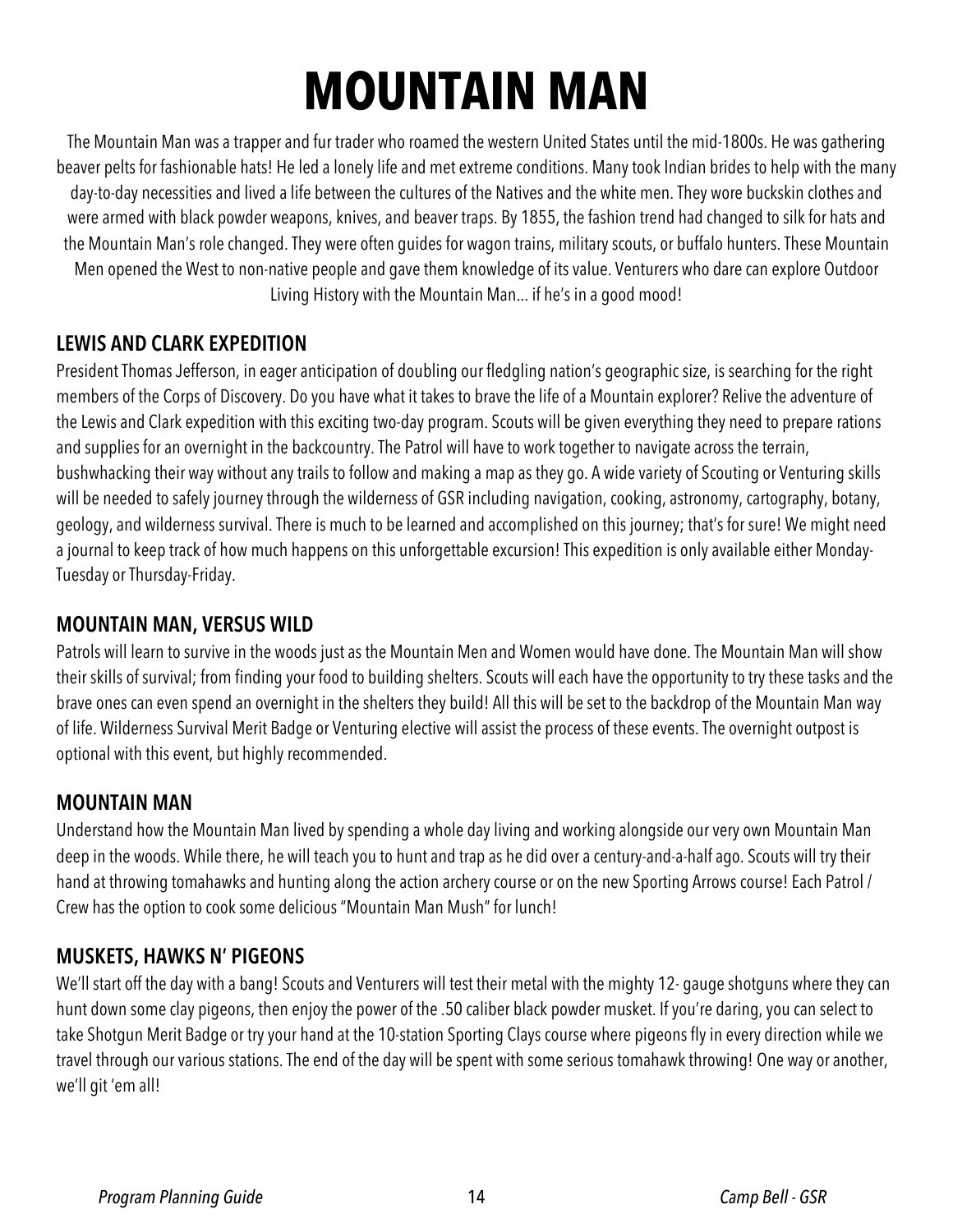## **MOUNTAIN MAN**

### **LEAVE NO TRACE**

Spend time exploring the amazing 3500+ acres of Griswold Scout Reservation and see the best this wilderness has to offer. Scouts or Venturers will learn the skills necessary to carry out the promises of the Outdoor Code, learn the principles of Leave No Trace awareness, and work on some scout skills along the way.. Scouts should come prepared for a hike which suits their age and level of ability

## **WATERFRONT**

The Aquatics program at Camp Bell takes place on beautiful Manning Lake. Each member of the Patrol will take a swim test at the beginning of the program day unless he has done so previously (available during free swim or Open Waterfront on Monday night). Scouts will need to be classified as swimmers to go out on any of the boats. The activity chosen by the Patrol may not be appropriate for all members, so, the Staff will work to accommodate the needs of the Patrol as well as the Scout. Each Scout will have the opportunity to accomplish a goal of his own and participate in the Patrol activity chosen. Camp Bell has terrific sailboats, motorboats, kayaks and waterskiing and tubing, sculling boats as well as a gifted and dedicated staff who will give tremendous attention to every Scout and Patrol. In these ideal conditions, even the hardest aquatic skills tend to come quickly to even the most reluctant of Scouts.

#### **CASTAWAY**

One of the best outposts around, Castaway follows a day of survival challenges and is sure to refresh and renew your spirits as you navigate your Patrol to a secret location using a makeshift boat you have created. Scouts can work on the Wilderness Survival Merit Badge or embark on a day of fun that'll and overnight of fun that'll out your skills to the test.

#### **KAYAKING AND SNORKELING**

A Patrol activity that includes snorkeling and kayaking will allow Scouts to drop anchor in the middle of Manning Lake for the sole purpose of exploring the rocky shallows found beneath the crystal-clear water. The Kayaking Merit Badge, Kayaking BSA, and the Snorkeling BSA award are all available in this program.

#### **LIFESAVING**

Depending on the ability level of the Patrol / Crew, Scouts may work towards earning their Lifesaving Merit Badge, or for ages 14+, the practical aspects of Lifeguard BSA. Venturers might work toward their Lifesaver requirements. This day requires strong swimming ability (who have earned Swimming Merit Badge already). This program is physically demanding but is highly rewarding and enjoyable.

#### **SAILING ADVENTURE**

Take your entire Patrol out on the water and enjoy a majestic ride around the beautiful and expansive Lake Manning. Become masters of the high seas and let the wind sweep you away! Small Boat Sailing Merit Badge is available for those who wish to pursue it, or you can just learn the basics and sail the day away!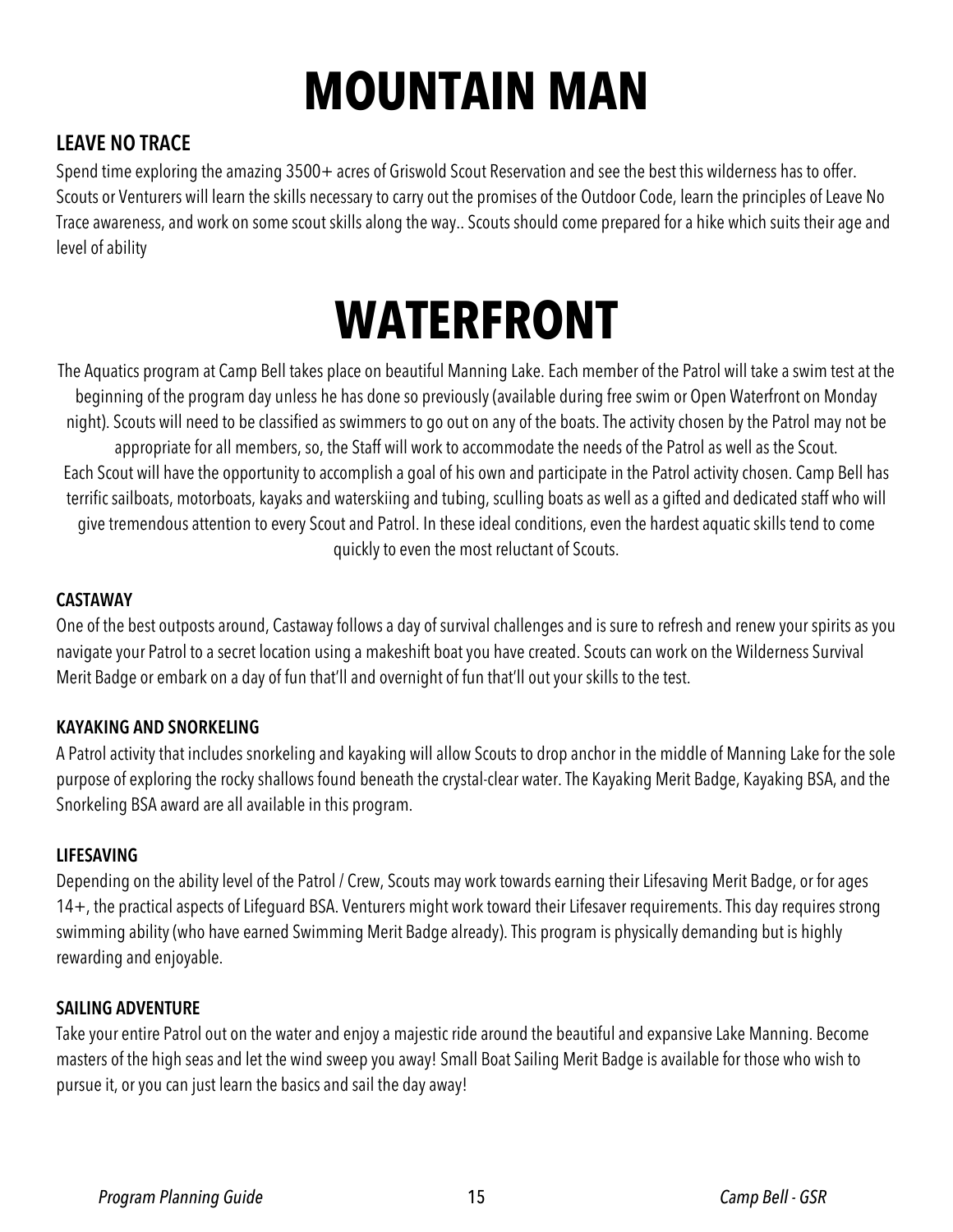## **WATERFRONT**

#### **SWIMMING (MB) & SWIM INSTRUCTION**

Hop in the water and strengthen your swimming abilities! The Boy Scouts of America swimming programs teach Scouts how to be safe in the water yet prepared for anything that might happen during an aquatic adventure. Scouts will have the opportunity to practice their strokes, learn how to dive, and try their hand at some aquatic emergency skills. Proficient Patrols will be able to earn the Swimming Merit Badge.

#### **WATERSKIING & TUBING**

This activity is fun for the whole Patrol! Scouts will have the chance to attempt to waterski and tube from behind a speedboat designed for exactly that purpose. Courageous and advanced Scouts could complete Watersports Merit Badge with some mammoth efforts during this day-long event.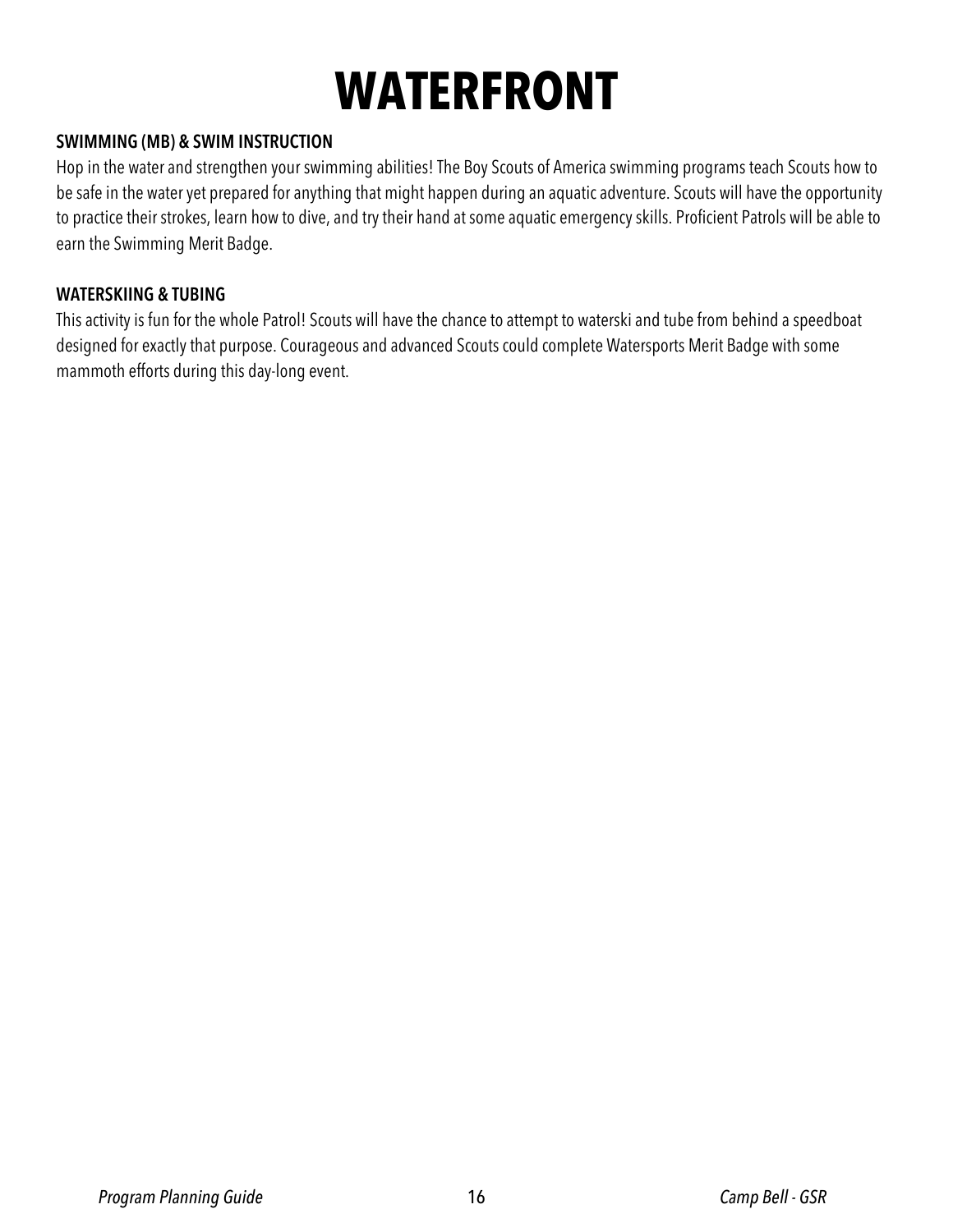## **PERSONAL GEAR PACKING LIST**

### **WEEK-LONG**

Extra Shirts (Long Sleeve Needed For Some Programs) Extra Pants (Pants Needed For Some Programs) Extra Shorts Extra Socks Extra Underwear Class A BSA Uniform Jacket Rain Gear Sleep Wear Over-The-Ankle Hiking Boots (Needed For Some Programs) Swimsuit Extra Towels **Toiletries** (Washcloth/Soap/Comb/Shampoo/Toothbrush/Toothpaste/Deodorant) Daypack (with Scout Essentials)

Sleeping Bag Pillow Personal First Aid Kit Flashlight (Check Batteries!) Wallet & Money Pocketknife (No Sheath/Fixed Blade – 21/2''Blade Or Less) **Handkerchief** Notebook, Pen, Pencil Scout Handbook Bug Spray (Non-Aerosol) Sunscreen (Non-Aerosol) Bug Net (No PVC!) **Watch** Water Bottle(s)

### **LEAVE AT HOME**

Pets, sheath knives, fireworks, firearms, ammunition, bows & arrows, radios/walkie-talkies, televisions, electronic games, squirt/nerf/airsoft or paintball guns, dice, unscout-like literature, alcoholic beverages and illegal drugs or similar items (or people under the effects of them). Valuable items should certainly be left at home.

| <b>CONSIDERATIONS FOR PROGRAM AREAS</b> |                                                                             |  |
|-----------------------------------------|-----------------------------------------------------------------------------|--|
| Aquatics                                | Bathing Suit (One-Piece Suit For Females)<br><b>Standard Clothing</b>       |  |
|                                         | Towel<br>Personal Goggles (Optional)                                        |  |
| <b>ATVs</b>                             | Long Sleeve Shirt, Long Pants, Over The Ankle Boots                         |  |
| <b>Brownsea</b>                         | Sturdy Shoes, Daypack, Water                                                |  |
| Challenge Valley                        | Clothes You Do Not Mind Getting Very Dirty.<br>Change Of Clothes And Towel. |  |
| <b>COPE &amp; Adventure</b>             | Sturdy Shoes, Daypack, Water, Comfortable Clothing                          |  |
| Foxfire                                 | Long Pants & Long Shirt                                                     |  |
| Farm                                    | Long Pants, Boots With "Heel"                                               |  |
| Logging Camp                            | Long Sleeve Shirt & Long Pants Preferred.                                   |  |
| Mountain Man                            | Personal Mess Kit Preferred.                                                |  |